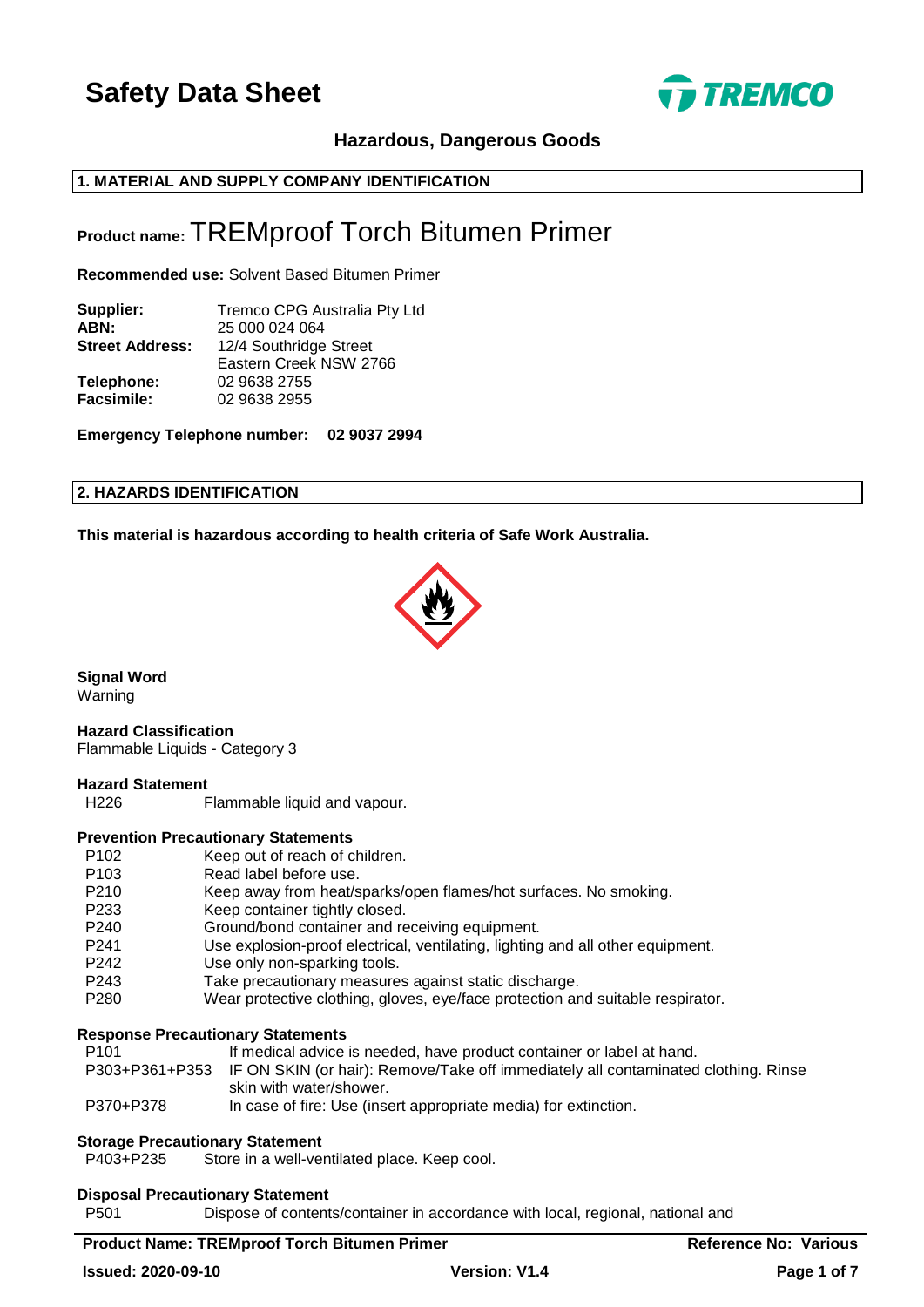

international regulations.

#### **Poison Schedule:**

### **DANGEROUS GOOD CLASSIFICATION**

Classified as Dangerous Goods by the criteria of the "Australian Code for the Transport of Dangerous Goods by Road & Rail" and the "New Zealand NZS5433: Transport of Dangerous Goods on Land".

#### **Dangerous Goods Class:** 3

| <b>3. COMPOSITION INFORMATION</b>                                                                     |                         |                                                                |
|-------------------------------------------------------------------------------------------------------|-------------------------|----------------------------------------------------------------|
| <b>CHEMICAL ENTITY</b>                                                                                | CAS NO                  | <b>PROPORTION</b>                                              |
| Asphalt<br>Solvent naphtha, petroleum, medium aliphatic<br>Ingredients determined to be Non-Hazardous | 8052-42-4<br>64742-88-7 | 40-<60 $%$ (w/w)<br>40-<60 $% (w/w)$<br><b>Balance</b><br>100% |

#### **4. FIRST AID MEASURES**

If poisoning occurs, contact a doctor or Poisons Information Centre (Phone Australia 131 126, New Zealand 0800 764 766).

**Inhalation:** Remove victim from exposure - avoid becoming a casualty. Remove contaminated clothing and loosen remaining clothing. Allow patient to assume most comfortable position and keep warm. Keep at rest until fully recovered. Seek medical advice if effects persist.

**Skin Contact:** If skin or hair contact occurs, remove contaminated clothing and flush skin and hair with running water. If swelling, redness, blistering or irritation occurs seek medical assistance. For gross contamination, immediately drench with water and remove clothing. Continue to flush skin and hair with plenty of water (and soap if material is insoluble). For skin burns, cover with a clean, dry dressing until medical help is available. If blistering occurs, do NOT break blisters. If swelling, redness, blistering, or irritation occurs seek medical assistance.

**Eye contact:** If in eyes wash out immediately with water. In all cases of eye contamination it is a sensible precaution to seek medical advice.

**Ingestion:** Rinse mouth with water. If swallowed, do NOT induce vomiting. Give a glass of water to drink. Never give anything by the mouth to an unconscious patient. If vomiting occurs give further water. Seek medical advice.

**PPE for First Aiders:** Wear safety shoes, overalls, gloves, safety glasses, respirator. Use with adequate ventilation. If inhalation risk exists wear organic vapour/particulate respirator meeting the requirements of AS/NZS 1715 and AS/NZS 1716. Available information suggests that gloves made from nitrile rubber should be suitable for intermittent contact. However, due to variations in glove construction and local conditions, the user should make a final assessment. Always wash hands before smoking, eating, drinking or using the toilet. Wash contaminated clothing and other protective equipment before storing or re-using.

**Notes to physician:** Treat symptomatically.

#### **5. FIRE FIGHTING MEASURES**

**Hazchem Code:** 2W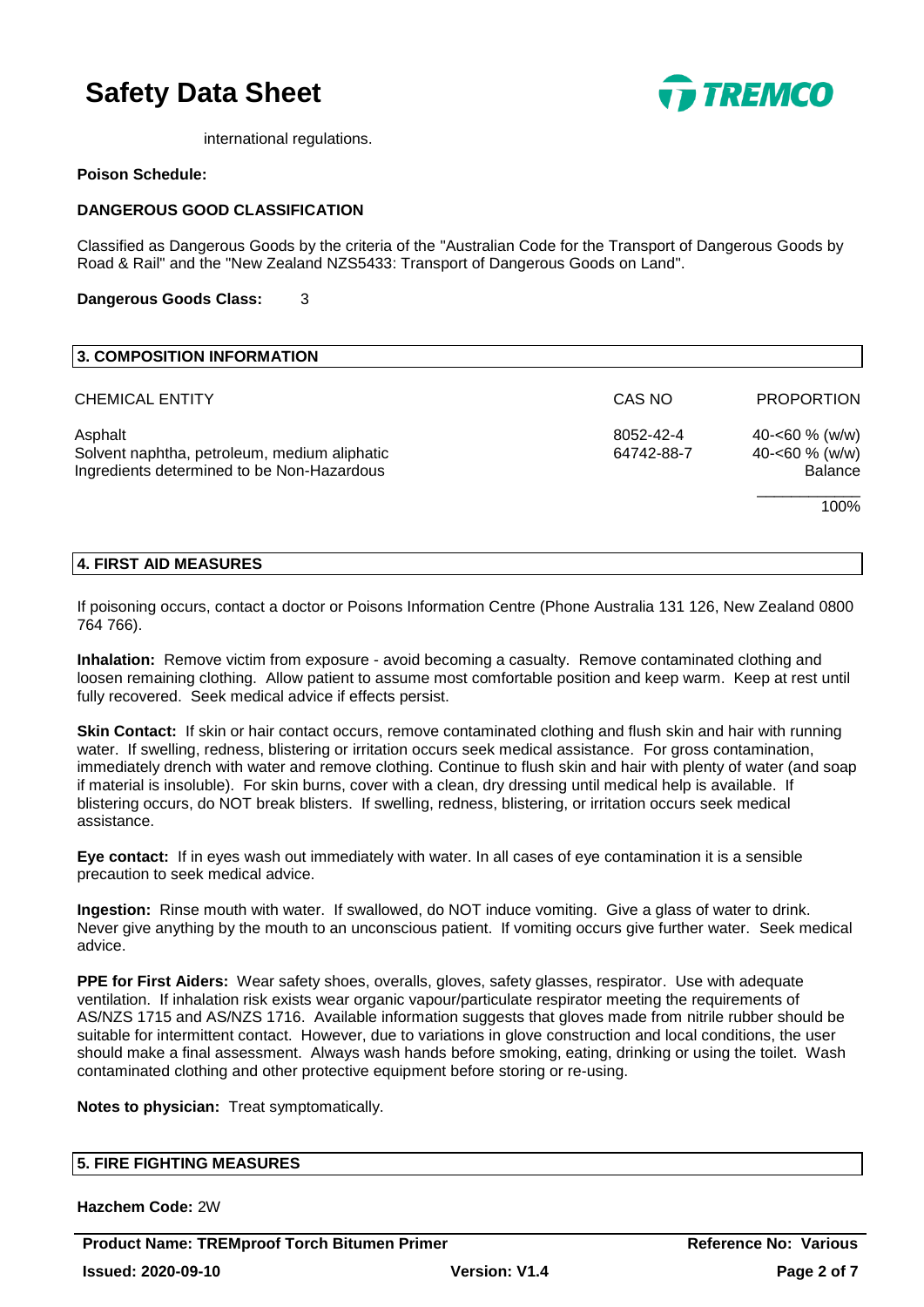

**Suitable extinguishing media:** If material is involved in a fire use water fog (or if unavailable fine water spray), alcohol resistant foam, standard foam, dry agent (carbon dioxide, dry chemical powder).

**Specific hazards:** Flammable liquid and vapour. May form flammable vapour mixtures with air. Flameproof equipment necessary in area where this chemical is being used. Nearby equipment must be earthed. Electrical requirements for work area should be assessed according to AS3000. Vapour may travel a considerable distance to source of ignition and flash back. Avoid all ignition sources. All potential sources of ignition (open flames, pilot lights, furnaces, spark producing switches and electrical equipment etc) must be eliminated both in and near the work area. Do NOT smoke.

**Fire fighting further advice:** Heating can cause expansion or decomposition leading to violent rupture of containers. If safe to do so, remove containers from path of fire. Keep containers cool with water spray. On burning or decomposing may emit toxic fumes. Fire fighters to wear self-contained breathing apparatus and suitable protective clothing if risk of exposure to vapour or products of combustion or decomposition.

#### **6. ACCIDENTAL RELEASE MEASURES**

#### **SMALL SPILLS**

Wear protective equipment to prevent skin and eye contamination. Avoid inhalation of vapours or dust. Wipe up with absorbent (clean rag or paper towels). Collect and seal in properly labelled containers or drums for disposal.

#### **LARGE SPILLS**

If safe to do so, shut off all possible sources of ignition. Clear area of all unprotected personnel. Slippery when spilt. Avoid accidents, clean up immediately. Wear protective equipment to prevent skin and eye contamination and the inhalation of vapours. Work up wind or increase ventilation. Contain - prevent run off into drains and waterways. Use absorbent (soil, sand or other inert material). Use a spark-free shovel. Collect and seal in properly labelled containers or drums for disposal. If contamination of crops, sewers or waterways has occurred advise local emergency services.

#### **Dangerous Goods - Initial Emergency Response Guide No:** 16

## **7. HANDLING AND STORAGE**

**Handling:** Avoid eye contact and repeated or prolonged skin contact. Avoid inhalation of vapour, mist or aerosols.

**Storage:** Store in a cool, dry, well-ventilated place and out of direct sunlight. Store away from foodstuffs. Store away from incompatible materials described in Section 10. Store away from sources of heat and/or ignition. Keep container standing upright. Keep containers closed when not in use - check regularly for leaks.

This material is classified as a Class 3 Flammable Liquid as per the criteria of the "Australian Code for the Transport of Dangerous Goods by Road & Rail" and/or the "New Zealand NZS5433: Transport of Dangerous Goods on Land" and must be stored in accordance with the relevant regulations.

# **8. EXPOSURE CONTROLS / PERSONAL PROTECTION**

#### **National occupational exposure limits:**

|               | TWA             |             | <b>STEL</b> |        | <b>NOTICES</b> |
|---------------|-----------------|-------------|-------------|--------|----------------|
|               | ppm             | mg/m3       | ppm         | mg/m3  |                |
| Bitumen fumes | $\sim$ 10 $\pm$ | $5^{\circ}$ | $\sim$      | $\sim$ | $\sim$         |

As published by Safe Work Australia.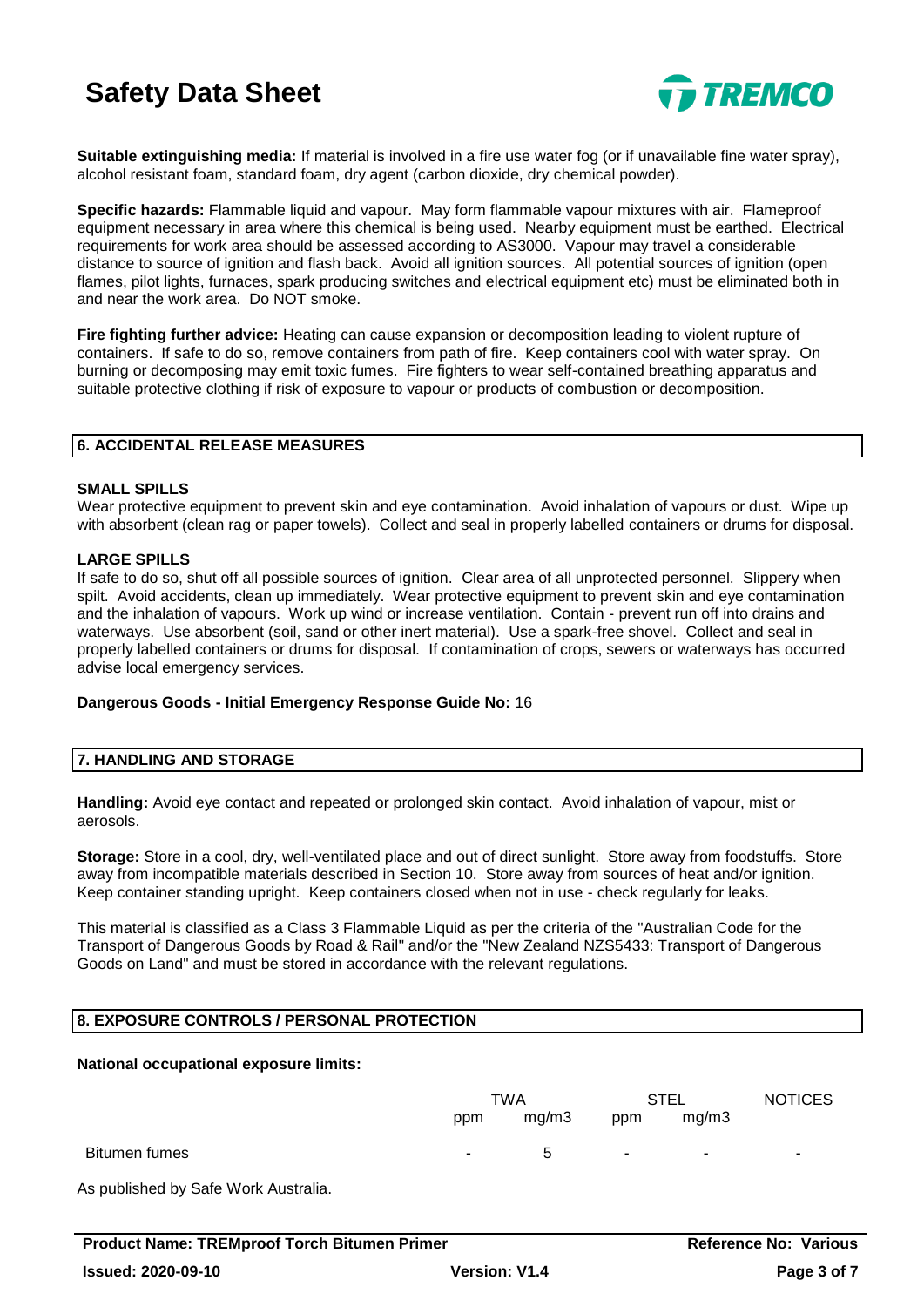

TWA - The time-weighted average airborne concentration over an eight-hour working day, for a five-day working week over an entire working life.

STEL (Short Term Exposure Limit) - the average airborne concentration over a 15 minute period which should not be exceeded at any time during a normal eight-hour workday.

These Exposure Standards are guides to be used in the control of occupational health hazards. All atmospheric contamination should be kept to as low a level as is workable. These exposure standards should not be used as fine dividing lines between safe and dangerous concentrations of chemicals. They are not a measure of relative toxicity.

If the directions for use on the product label are followed, exposure of individuals using the product should not exceed the above standard. The standard was created for workers who are routinely, potentially exposed during product manufacture.

**Biological Limit Values:** As per the "National Model Regulations for the Control of Workplace Hazardous Substances (Safe Work Australia)" the ingredients in this material do not have a Biological Limit Allocated.

**Engineering Measures:** Ensure ventilation is adequate to maintain air concentrations below Exposure Standards. Use only in well ventilated areas. Use with local exhaust ventilation or while wearing appropriate respirator.

**Personal Protection Equipment:** SAFETY SHOES, OVERALLS, GLOVES, SAFETY GLASSES, RESPIRATOR.

Personal protective equipment (PPE) must be suitable for the nature of the work and any hazard associated with the work as identified by the risk assessment conducted.

Wear safety shoes, overalls, gloves, safety glasses, respirator. Use with adequate ventilation. If inhalation risk exists wear organic vapour/particulate respirator meeting the requirements of AS/NZS 1715 and AS/NZS 1716. Available information suggests that gloves made from nitrile rubber should be suitable for intermittent contact. However, due to variations in glove construction and local conditions, the user should make a final assessment. Always wash hands before smoking, eating, drinking or using the toilet. Wash contaminated clothing and other protective equipment before storing or re-using.

**Hygiene measures:** Keep away from food, drink and animal feeding stuffs. When using do not eat, drink or smoke. Wash hands prior to eating, drinking or smoking. Avoid contact with clothing. Avoid eye contact and repeated or prolonged skin contact. Avoid inhalation of vapour, mist or aerosols. Ensure that eyewash stations and safety showers are close to the workstation location.

# **9. PHYSICAL AND CHEMICAL PROPERTIES**

| Form:   | Liauid                             |
|---------|------------------------------------|
| Colour: | <b>Black Paint</b>                 |
| Odour:  | Mineral Turps characteristic odour |

**Solubility in water:** Not Soluble **Specific Gravity:** 0.92 Vapour Pressure (20 °C): <3.3 Flash Point (°C): 38 (Closed Cup) **Flammability Limits (%):** 0.4 - 7 **Autoignition Temperature (°C):** 250 **Melting Point/Range (°C):** Not Applicable **Boiling Point/Range (°C):** >149 **Total VOC (g/Litre):** 50

(Typical values only - consult specification sheet)  $N Av = Not available$ ,  $N App = Not applicable$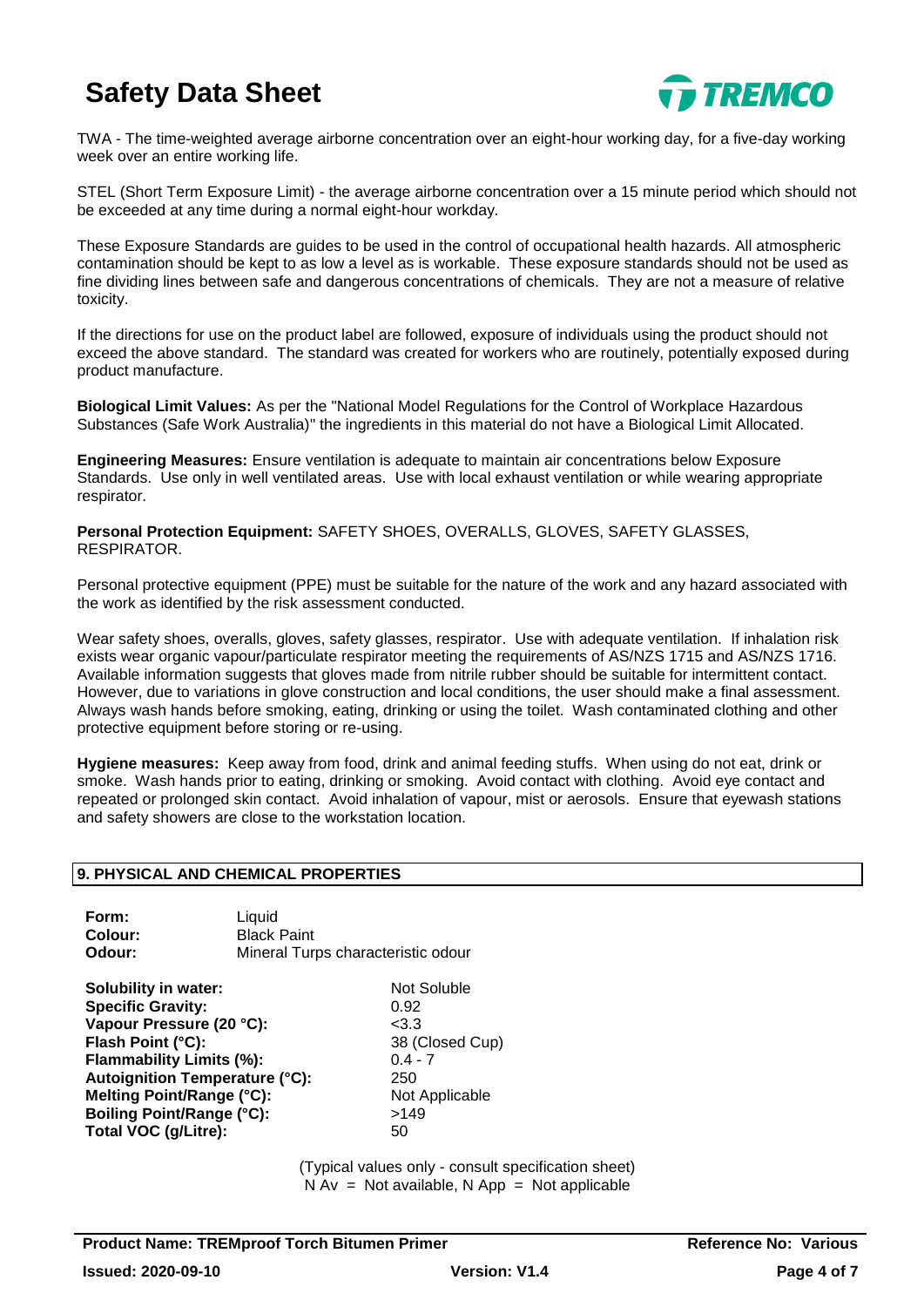

## **10. STABILITY AND REACTIVITY**

**Chemical stability:** This material is thermally stable when stored and used as directed.

**Conditions to avoid:** Elevated temperatures and sources of ignition.

**Incompatible materials:** Oxidising agents.

**Hazardous decomposition products:** Oxides of carbon and nitrogen, smoke and other toxic fumes.

**Hazardous reactions:** No known hazardous reactions.

#### **11. TOXICOLOGICAL INFORMATION**

No adverse health effects expected if the product is handled in accordance with this Safety Data Sheet and the product label. Symptoms or effects that may arise if the product is mishandled and overexposure occurs are:

#### **Acute Effects**

**Inhalation:** Material may be an irritant to mucous membranes and respiratory tract.

**Skin contact:** Contact with skin may result in irritation.

**Ingestion:** Swallowing can result in nausea, vomiting and irritation of the gastrointestinal tract.

**Eye contact:** May be an eye irritant.

#### **Acute toxicity**

**Inhalation:** This material has been classified as non-hazardous. Acute toxicity estimate (based on ingredients): LC50 > 20.0 mg/L for vapours or LC50 > 5.0 mg/L for dust and mist or LC50 > 20,000 ppm for gas

**Skin contact:** This material has been classified as non-hazardous. Acute toxicity estimate (based on ingredients): >2,000 mg/Kg bw

**Ingestion:** This material has been classified as non-hazardous. Acute toxicity estimate (based on ingredients): >2,000 mg/Kg bw

**Corrosion/Irritancy:** Eye: this material has been classified as not corrosive or irritating to eyes. Skin: this material has been classified as not corrosive or irritating to skin.

**Sensitisation:** Inhalation: this material has been classified as not a respiratory sensitiser. Skin: this material has been classified as not a skin sensitiser.

**Aspiration hazard:** This material has been classified as non-hazardous.

**Specific target organ toxicity (single exposure):** This material has been classified as non-hazardous.

#### **Chronic Toxicity**

**Mutagenicity:** This material has been classified as non-hazardous.

**Carcinogenicity:** This material has been classified as non-hazardous.

**Reproductive toxicity (including via lactation):** This material has been classified as non-hazardous.

**Specific target organ toxicity (repeat exposure):** This material has been classified as non-hazardous.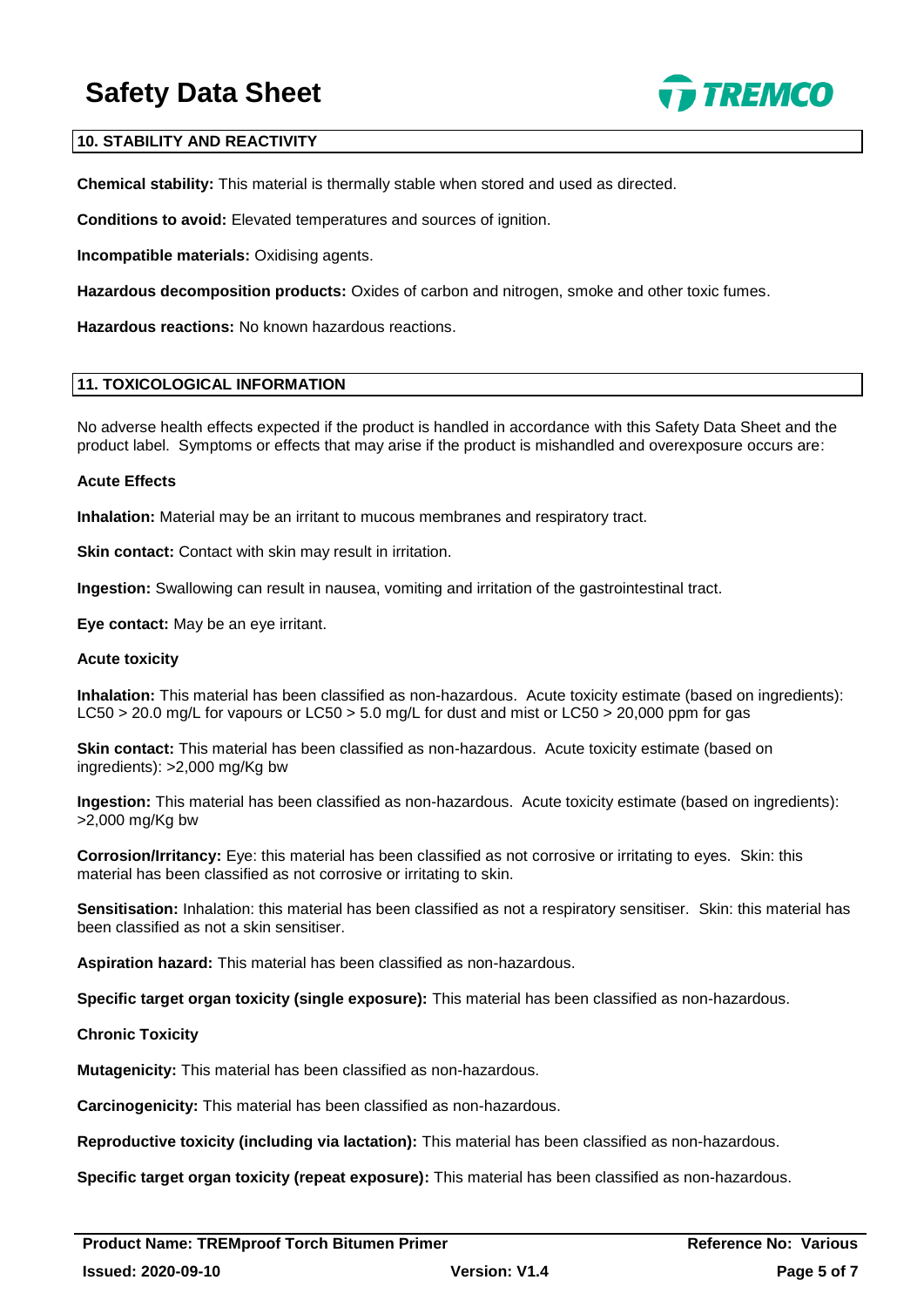

# **12. ECOLOGICAL INFORMATION**

Avoid contaminating waterways.

**Acute aquatic hazard:** This material has been classified as non-hazardous. Acute toxicity estimate (based on ingredients): >100 mg/L

**Long-term aquatic hazard:** This material has been classified as non-hazardous. Non-rapidly or rapidly degradable substance for which there are adequate chronic toxicity data available OR in the absence of chronic toxicity data, Acute toxicity estimate (based on ingredients): >100 mg/L, where the substance is not rapidly degradable and/or BCF  $<$  500 and/or log  $K_{ow}$  < 4.

**Ecotoxicity:** No information available.

**Persistence and degradability:** No information available.

**Bioaccumulative potential:** No information available.

**Mobility:** No information available.

#### **13. DISPOSAL CONSIDERATIONS**

Persons conducting disposal, recycling or reclamation activities should ensure that appropriate personal protection equipment is used, see "Section 8. Exposure Controls and Personal Protection" of this SDS.

If possible material and its container should be recycled. If material or container cannot be recycled, dispose in accordance with local, regional, national and international Regulations.

### **14. TRANSPORT INFORMATION**

#### **ROAD AND RAIL TRANSPORT**

Classified as Dangerous Goods by the criteria of the "Australian Code for the Transport of Dangerous Goods by Road & Rail" and the "New Zealand NZS5433: Transport of Dangerous Goods on Land".



| UN No:                              | 1999 |
|-------------------------------------|------|
| <b>Dangerous Goods Class:</b>       | 3    |
| <b>Packing Group:</b>               | Ш    |
| <b>Hazchem Code:</b>                | 2W   |
| <b>Emergency Response Guide No:</b> | 16   |

**Proper Shipping Name:** TARS, LIQUID

**Segregation Dangerous Goods:** Not to be loaded with explosives (Class 1), flammable gases (Class 2.1), if both are in bulk, toxic gases (Class 2.3), spontaneously combustible substances (Class 4.2), oxidising agents (Class 5.1), organic peroxides (Class 5.2), toxic substances (Class 6.1), infectious substances (Class 6.2) or radioactive substances (Class 7). Exemptions may apply.

# **MARINE TRANSPORT**

Classified as Dangerous Goods by the criteria of the International Maritime Dangerous Goods Code (IMDG Code) for transport by sea.